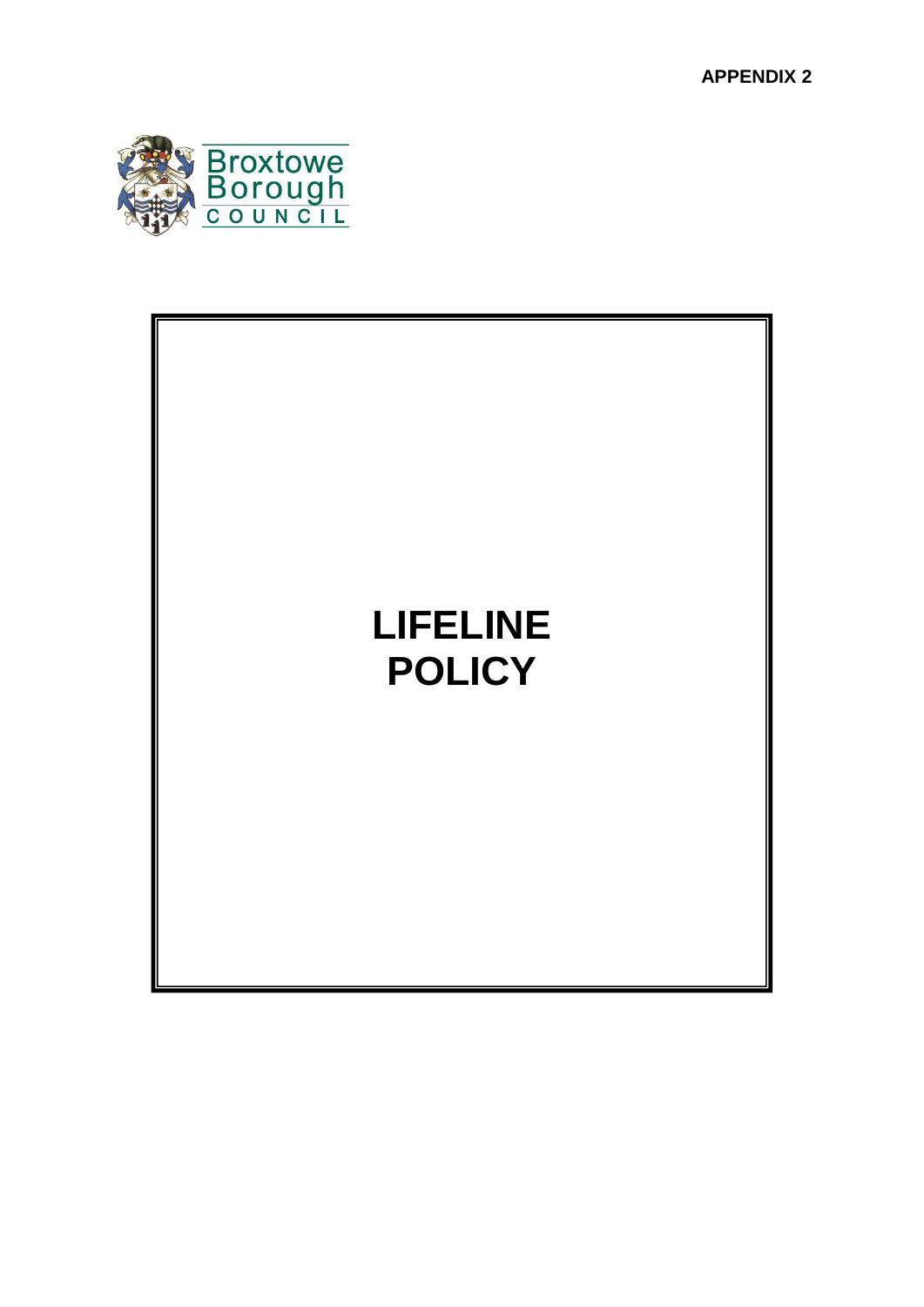## **Contents**

| 5.1 |  |
|-----|--|
| 5.2 |  |
| 5.3 |  |
| 5.4 |  |
| 5.5 |  |
| 5.6 |  |
|     |  |
|     |  |
|     |  |
|     |  |
|     |  |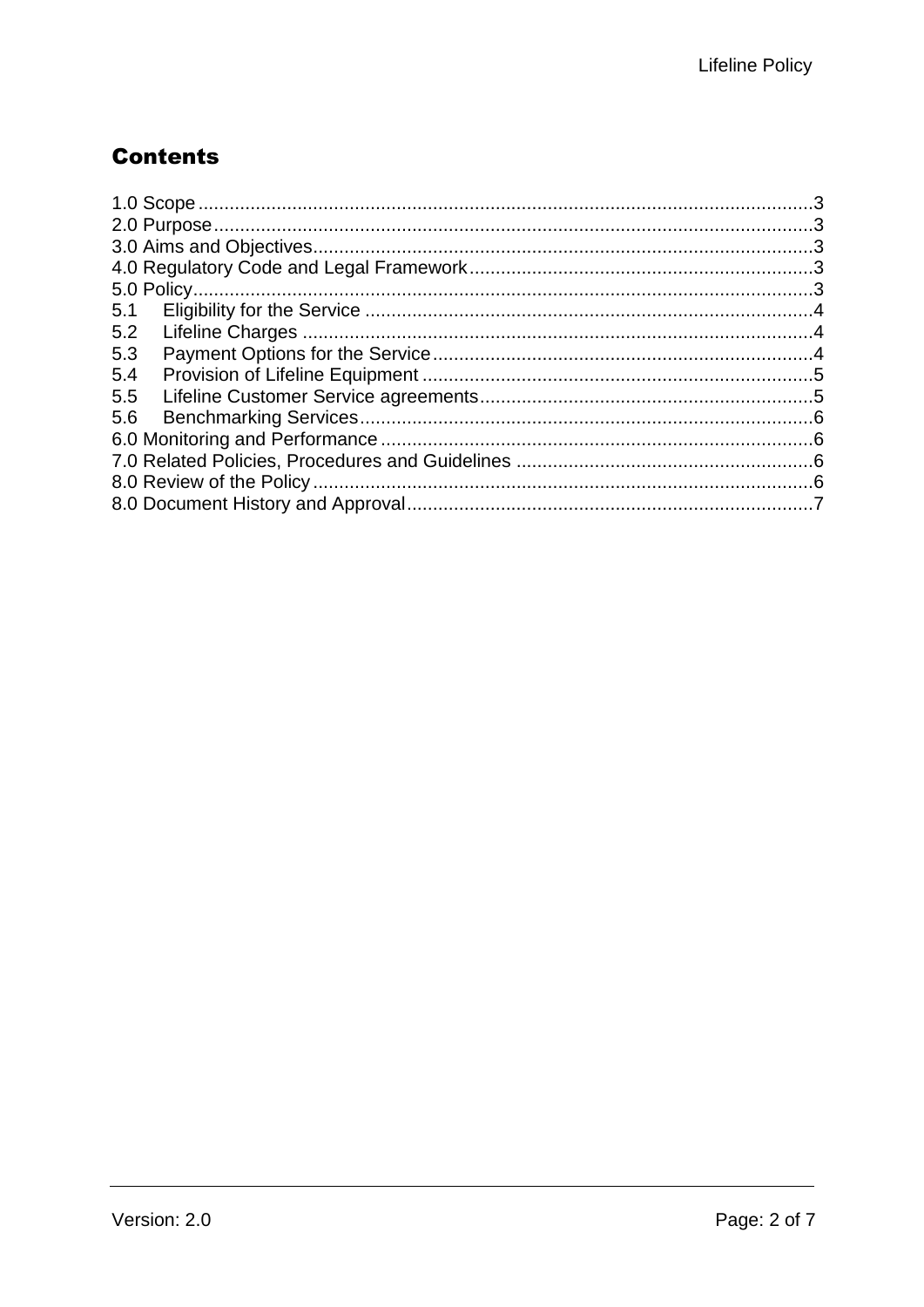# <span id="page-2-0"></span>1.0 Scope

This policy applies to all customers who have entered into a service contract with the Council for the provision of the domestic Lifeline telecare service ("the service") within their own homes.

Lifeline is a two-way speech community alarm system which enables help to be summoned for customers in an emergency. The service offers a 24-hour-a-day remote monitoring and alarm service for the home which links directly to an external monitoring centre.

This policy does not cover the telecare service provided to the Council's Independent Living tenants.

# <span id="page-2-1"></span>2.0 Purpose

The purpose of this policy is to provide an overview of the Lifeline telecare services offered by Broxtowe Borough Council. These services are designed to increase, maintain and improve the independence of customers to remain living within their own home.

## <span id="page-2-2"></span>3.0 Aims and Objectives

The aim of this policy is to set out the options available to customers accessing the service, as well as providing a clear mechanism to review the annual Lifeline charge.

The objective of this policy is to provide guidance to managers following a request from a customer to enter into a Lifeline Customer Service agreement with the Council. This policy also seeks to outline the services available and the charging and income collection processes.

### <span id="page-2-3"></span>4.0 Regulatory Code and Legal Framework

This policy is set within the context of relevant legislation such as:

- The Equality Act 2010
- The Care Act 2014
- The Mental Capacity Act 2005
- Data Protection Act 2018
- Reliefs from VAT for disabled and older people (VAT Notice 701/7)

# <span id="page-2-4"></span>5.0 Policy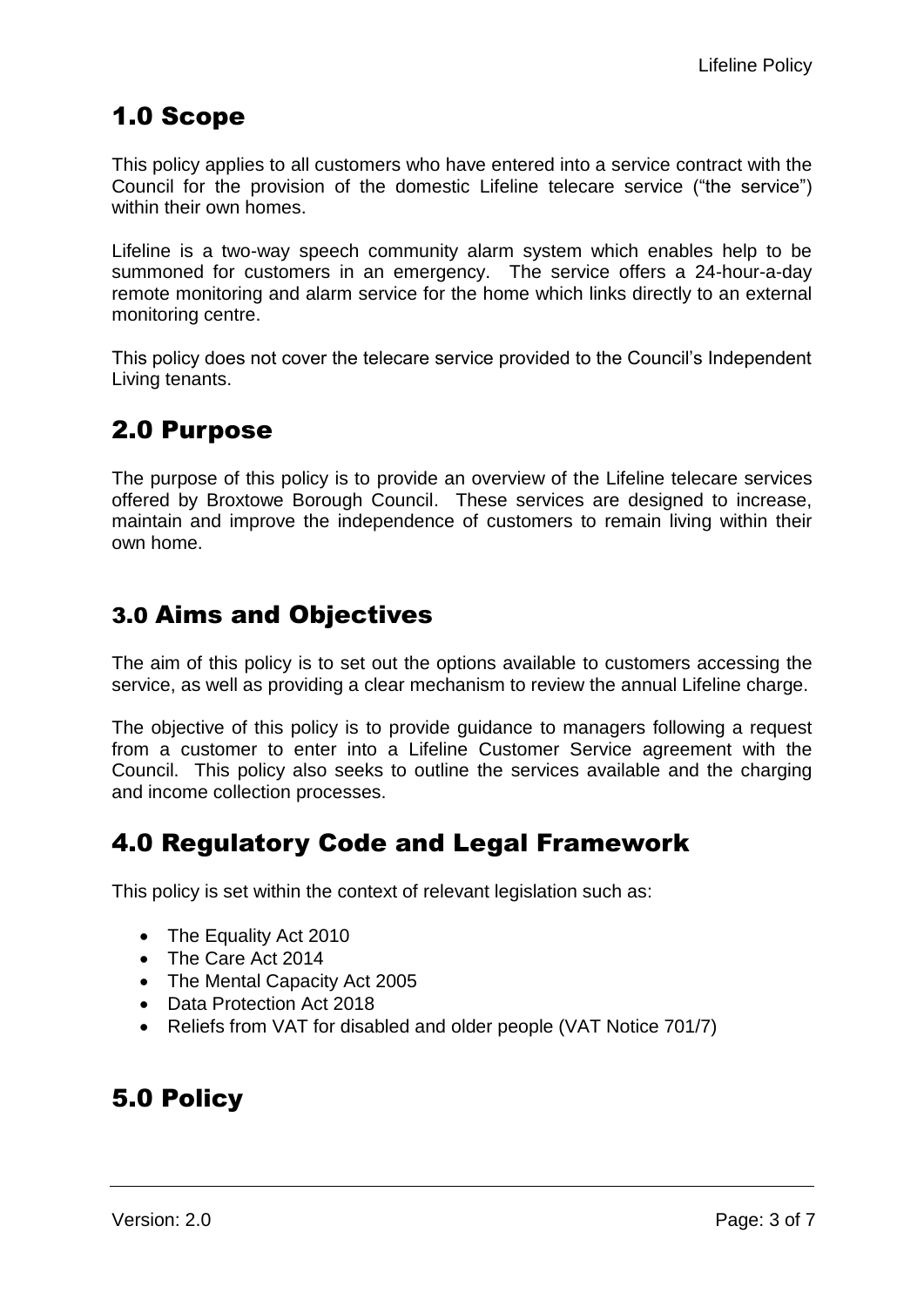### <span id="page-3-0"></span>5.1 Eligibility for the Service

All residents living within Broxtowe Borough are eligible to apply to receive the Lifeline service. The customers who would most benefit from this service are residents who are vulnerable through age and/or disability and may need assistance to summon help in an emergency situation.

The service may only be offered to residents living outside of the borough in limited circumstances and at the discretion of the Head of Housing or Income and Housing Manager. Such circumstances include:

- Whether the customer is living outside of the Borough only temporarily
- The proximity between the nominated emergency responders and the resident living outside the borough
- The capacity of the monitoring service provider to provide the service
- Alternative monitoring services available to the prospective customer
- The efficacy of providing the service outside of the borough

#### <span id="page-3-1"></span>5.2 Lifeline Charges

The charges for the Lifeline telecare services will be reviewed annually. It is proposed to increase Lifeline charges by CPI (Consumer Price Index) plus 1% each year using the CPI at September of the previous year. Any change to the annual charges will be approved by the Council's Cabinet.

VAT will be charged at the standard rate. However, customers who meet the criteria set out in "Reliefs from VAT for disabled and older people (VAT Notice 701/7)" may be exempt from paying VAT. Exemptions include if the customer has a disability and will be using the Lifeline for their own personal use. Information will be provided to prospective customers about this benefit.

#### <span id="page-3-2"></span>5.3 Payment Options for the Service

The Council will review the charge annually with effect from  $1<sup>st</sup>$  April each year. At least 14 days' written notice of any variation will be given to the customer. Customers are able to pay for the service by either of the following methods:

- By selecting one of the payment methods printed on the reverse of the invoice and paying the annual amount in full, in advance, or
- By Direct Debit, setting up a schedule to make ten monthly payments to cover the term of the invoice. (The first payment will be adjusted so that all subsequent payments are for equal amounts).

If a customer terminates their contract within the billing period, a pro-rata refund for any advance payment will be made to the customer, or nominated representative, from the contract end date, unless that amount is less than £5.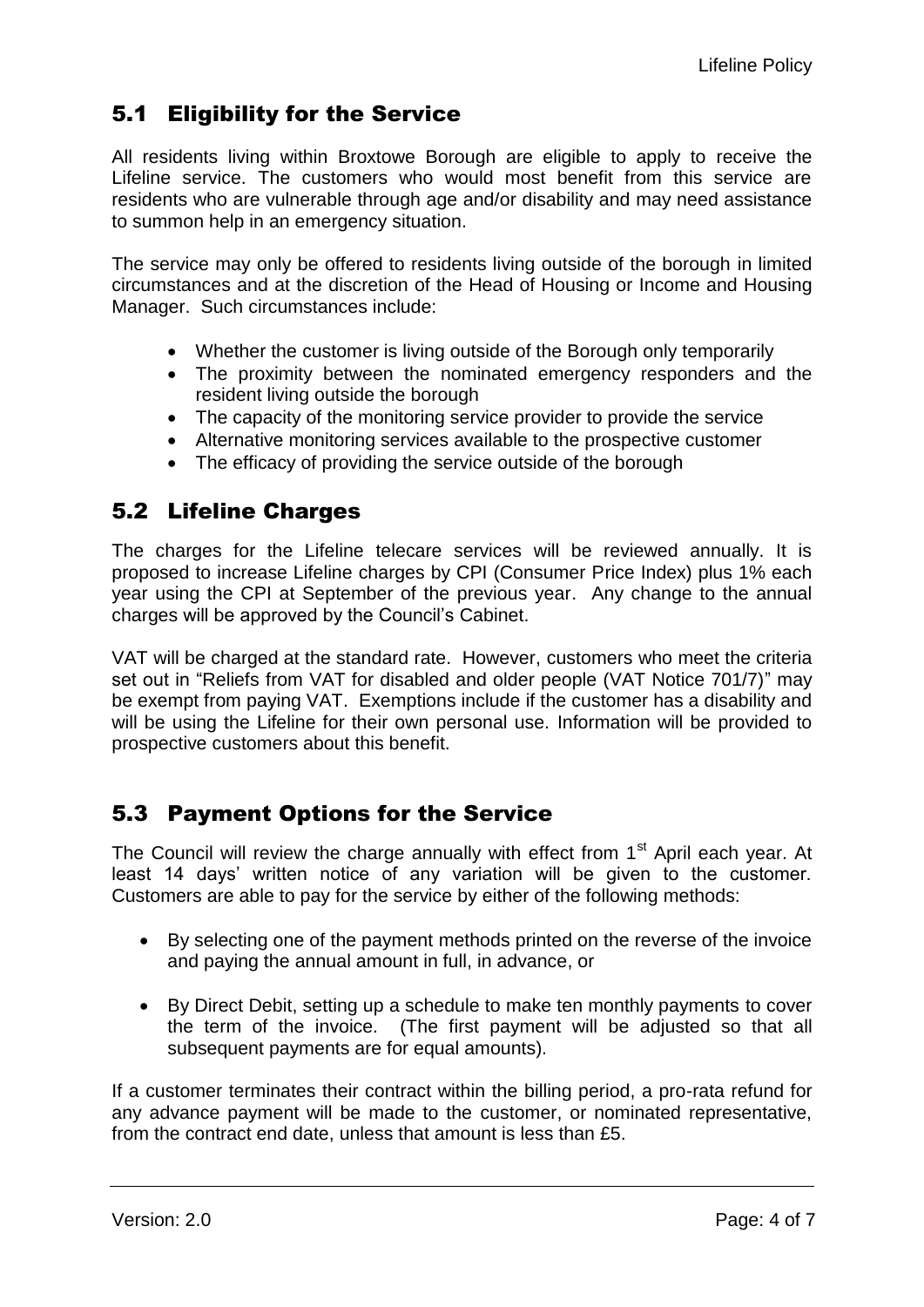The Council reserves the right to levy any collection charges and any other related costs which may be incurred through the collection of arrears relating to this service, or for the non-return of, or damage to equipment provided under this service.

The monitoring and collection of the Lifeline charges will be undertaken by the Quality and Control team. Any arrears will be managed by the Income Collection team within Housing. The Income Collection team will follow a standard recovery process, which focuses on personal contact and providing support to the customer. The Council may terminate the service if the customer falls two months in arrears and any subsequent repayment agreement is not maintained by the customer. If possible, permission will be obtained from the customer to inform their next of kin that the service is being terminated.

#### <span id="page-4-0"></span>5.4 Provision of Lifeline Equipment

The basic equipment provided to the customer is the Lifeline telecare monitoring unit and an alarm pendant for the customer to wear. The monitoring unit is connected to the Monitoring Centre via a domestic telephone line for which the customer is responsible for the cost of providing and maintaining.

The Council may offer customers the option to have additional equipment, according to their needs. This equipment may include, but is not limited to the following:

- Additional or a replacement pendant
- Carbon monoxide detector
- Key safe
- Falls detector
- Bed Occupancy detector
- Pillow Alert

The Council may also provide additional welfare visits and maintenance calls, for which an additional charge will be made and is set out in the charging schedule.

The cost of the additional or replacement equipment will be charged on an on-going basis, or as a one-off cost, according to the Council's charging schedule.

Prior to the commencement of the service agreement, the customer will be assessed in order to determine which telecare service is most appropriate for their needs. This may change as the customer's needs vary and additional services can be added by the customer as required, subject to payment as set out in the charging schedule.

The Lifeline Co-ordinator will install the Lifeline unit and demonstrate to the customer how the monitoring unit and pendant work.

#### <span id="page-4-1"></span>5.5 Lifeline Customer Service agreements

The customer will sign a Lifeline Customer Service agreement when the equipment is installed, this sets out the Council and customer responsibilities. Customers agree to: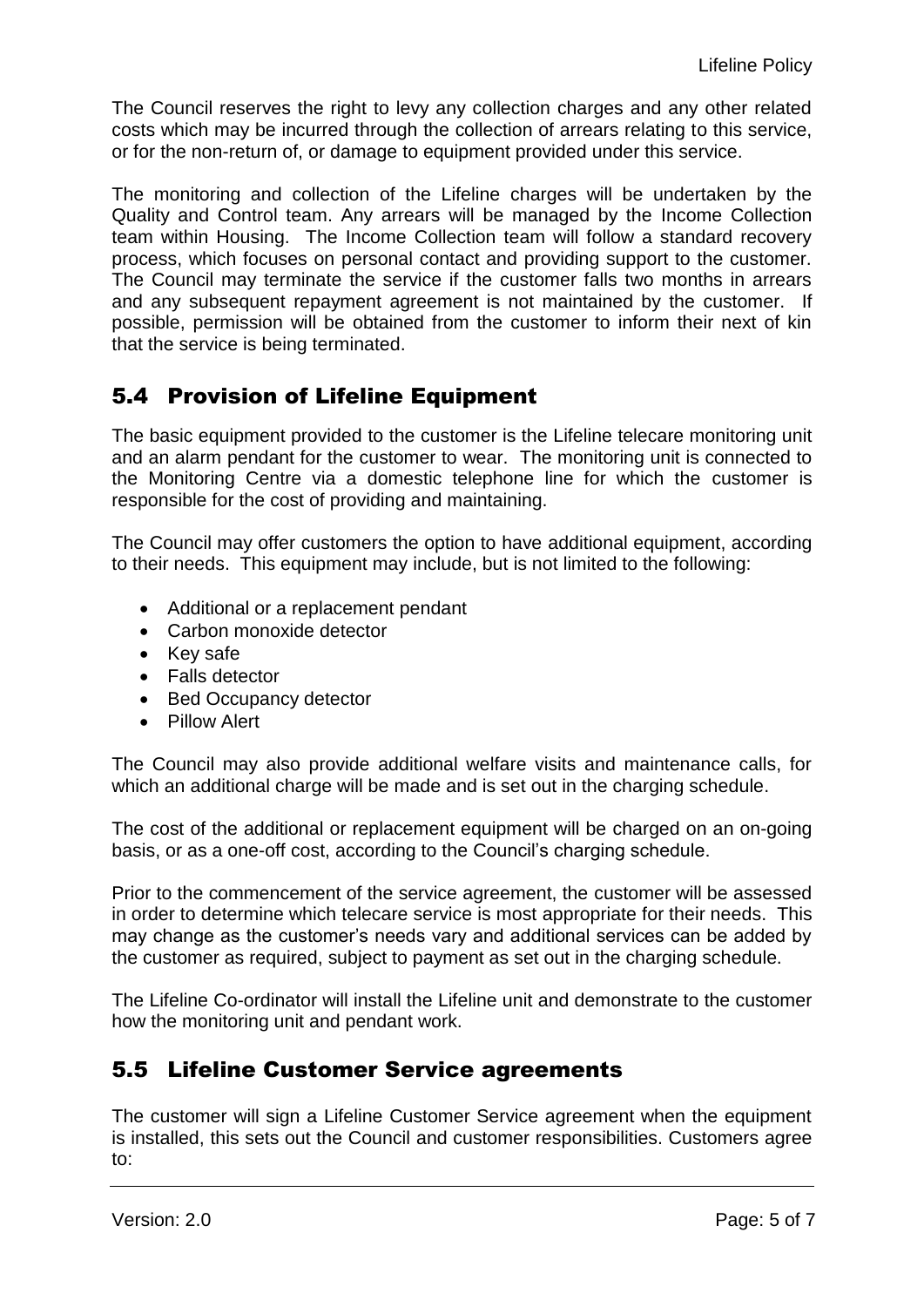- Pay the annual charge
- Provide the monitoring service with nominated responder details and keep this information updated
- Allow the Council's officers access to inspect or test the equipment
- Test the Lifeline unit and pendant at least once per month by pressing the red button
- Report any loss or damage to the Lifeline unit and any faults or malfunction
- Use the equipment in accordance with the instructions provided
- Provide details of their telephone service provider

#### <span id="page-5-0"></span>5.6 Benchmarking

.

The Council aims to provide value for money to customers whilst acknowledging that similar services are provided in a commercial environment by both local authorities in the area who operate on a cross-border basis, and private companies who operate on a regional or national basis

Regular benchmarking will take place to ensure that the service remains commercially competitive and affordable to customers.

### <span id="page-5-1"></span>6.0 Monitoring and Performance

The industry standard Key Performance Indicators set by the Telecare Services Association (TSA) will be used:

- % of calls answered within 60 seconds 97.5%
- % of calls answered within 3 minutes 99%
- Number of complaints (this is 2% of caller reporting a fault per individual contract) - <2% per month

KPIs are monitored through monthly contract meetings with Tunstall.

#### <span id="page-5-2"></span>7.0 Related Policies, Procedures and Guidelines

This policy should be read in conjunction with the following Council documents:

- Lifelines procedure
- Safeguarding Adults Policy
- Customers with additional support needs policy
- Equality and Diversity Policy

### <span id="page-5-3"></span>8.0 Review of the Policy

This policy will be reviewed every three years. It is not expected that there will be changes to regulation or legislation which will have an impact on the need to review this policy sooner.